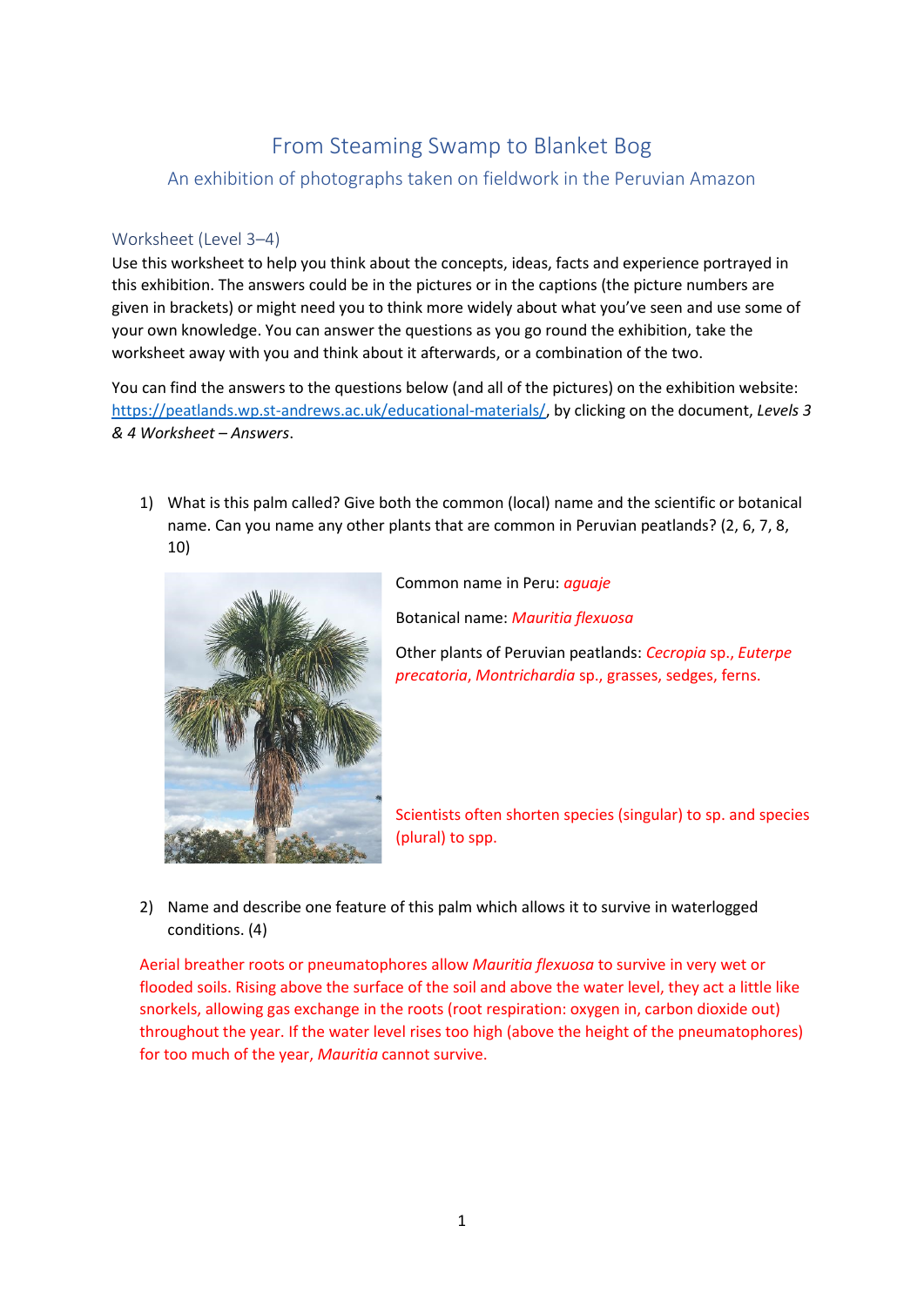3) The tree *Cecropia* is common in the floodplains of the Amazon. Make a list of its ecological characteristics. (8, 9)

Species of the tree genus *Cecropia* are fast-growing. They thrive in light conditions and can grow on unstable riverbanks and in the gaps that appear in the forest when another tree falls. These are the characteristics of an ecological pioneer. Cecropia can also tolerate deep floods (but this is not particularly a pioneer characteristic).

4) The palm *Mauritia flexuosa* is the source of at least two useful products. What are they, what are they for and to whom are they useful and/or important? (2, 23, 24, 25, 27)

Fruit – for peeling and eating raw or making into juice, cakes, ice cream and jam. You can also extract useful oils from the fruit to make soap and other cosmetic products. The fruit are known locally as *aguaje* fruit.

Fibres – extracted from the young shoots of *Maurita* palms are processed and spun into thread which is woven into textiles which can be used as floor coverings or sleeping mats, for example.

Both the fruit and fibres are useful to local people, such as the Urarina, living around *Mauritia* palm swamps. The products, especially the fruit, are also an important source of income for people that are able to travel to a market to sell them.

5) What is peat and how does it form? (1, 33)

Peat is made of partially decomposed organic matter, that is, matter produced by living organisms. It usually includes the remains of leaves, roots, seeds, and wood, depending on what kind of plants live on the peat bog because it is the remains of these plants which build the peat.

In Britain, peat is mainly made of moss. In the Peruvian Amazon, tree roots make up most of the peat.

Soils are classified as peat if they contain over 65% organic matter, though between 90 and 100% organic matter is common in peat bogs. The non-organic portion of peat usually consists of inorganic, mineral sediments brought in by rivers or wind.

6) Have you ever been to a peat bog? If so, describe what it was like. If not, use the information in the exhibition to imagine what it might be like. (e.g. 12)

Some ideas: peat bogs are generally very wet; a healthy one certainly should be. You can accidentally tread on an area of ground which looks solid but is, in fact, no more solid than water. A dry peat bog can feel bouncy when you jump up and down. You can feel the ground moving when someone near you jumps, even if they are a few metres away.

7) Where in the world are you most likely to find peatlands? (1, 33)

Peatlands develop where the rate at which organic matter decays is slower than the rate at which it accumulates… if the organic matter (leaves, roots, wood, stems of plants for example) can't rot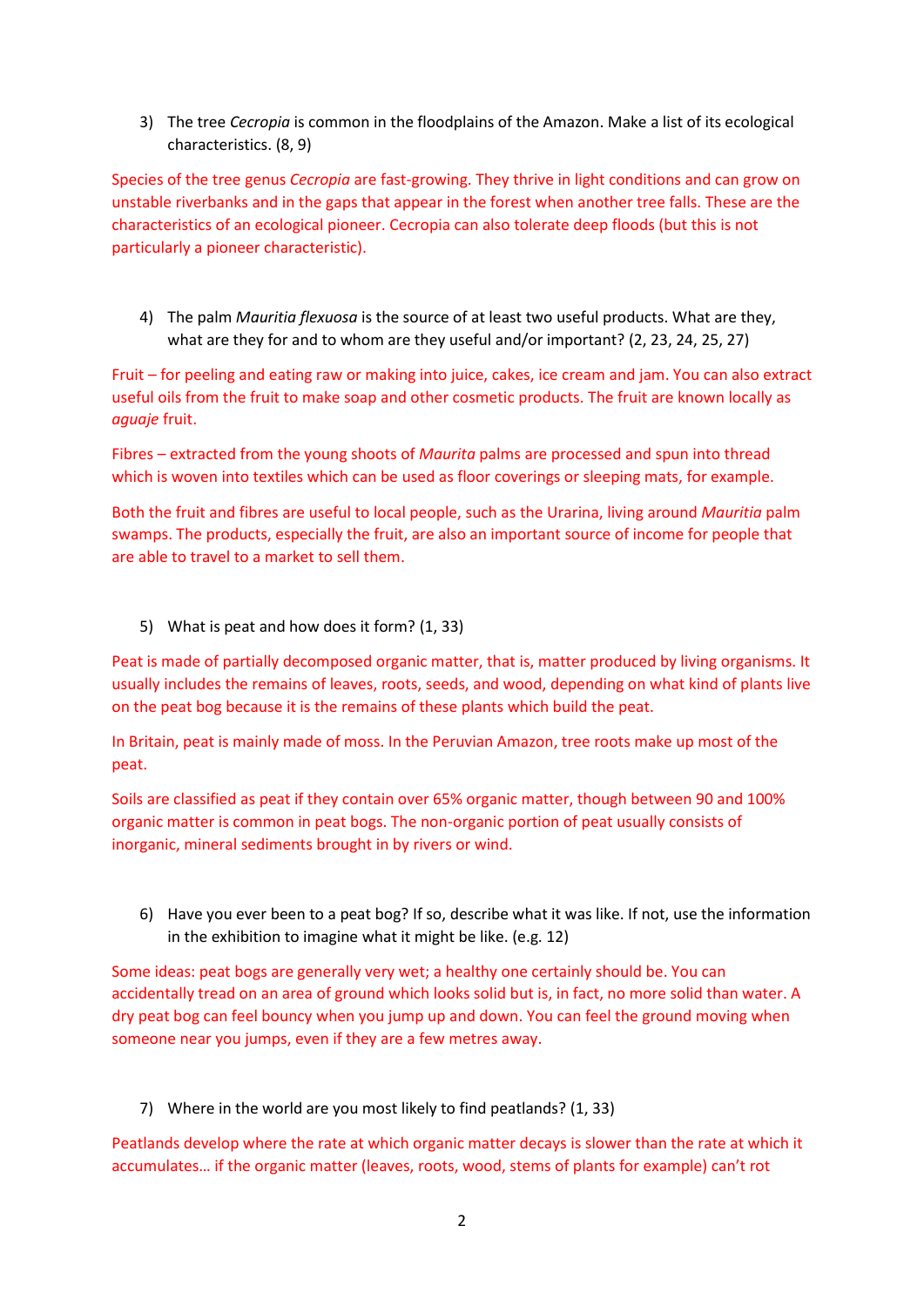down quicker than it is supplied to the soil, then it builds up. This happens where conditions are wet and lacking in oxygen, and nutrient levels are low as this slows down the activity of decomposing organisms (bacteria and fungi for example). So the answer to this question is "wet, poorly drained places, with little or no input of sediment from rivers." These conditions can be found in temperate and boreal places (parts of Scotland and other high latitude areas of northern Europe, Siberia, Northern Canada) and at tropical latitudes (South America, central Africa and Southeast Asia).

8) What are the main human activities that threaten Peruvian peatlands and their vegetation?

The main threats to the intact tropical peatlands featured in the exhibition are: oil spills, oil exploration and extraction, depletion of resources such as palm fruits and animals which are hunted for food, possible future drainage of peatland areas for commercial agriculture (e.g. palm oil and cacao plantations), development of new transport infrastructure (e.g. railways, roads which make previously remote areas more accessible which in turn brings more people and increases the threats from deforestation and drainage), climate change.

9) What is it about peatlands that makes them important for mitigating climate change? (33)

Peatlands are important as carbon stores – they store huge amounts of carbon below ground. And they are important because they sequester carbon from the atmosphere – they draw down carbon dioxide from the atmosphere, via the vegetation that grows on them, and lock it up below ground. For both of these reasons, peatlands have an important contribution to make to reducing the amount of carbon dioxide in the atmosphere and thus to reducing global heating.

## 10) Can you think of any other reasons why peatlands are important?

They are important sources of subsistence and cultural resources for the people who live in peatland areas. They are culturally important in many parts of the world, a site of stories, myths and legends; most places in the world where there are peatlands have stories about the spirits and sprites which live there, probably developed to discourage people from taking the risk of going into the bogs.

11) How many species are there in typical palm swamp vegetation? (3) Is this a lot, i.e. is biodiversity high compared to Scottish peatlands? (33)

There are an average of 38 tree species per 500 stems (or individual trees). This is high compared to Scottish peatlands, but low compared with the unflooded forests of Amazonia which can have as many as 166 different species per 500 stems.

12) What are ecologists hoping to find out by measuring the trees in the peatland regularly (about every five years or so)? (3)

Every stem (or trunk) of a tree greater than 10 cm in diameter is tagged, identified, and measured in each study plot. Each plot has an area of half a hectare in the study illustrated by this picture; that's about half the area of a football pitch, but they can be larger or smaller, depending on the aims of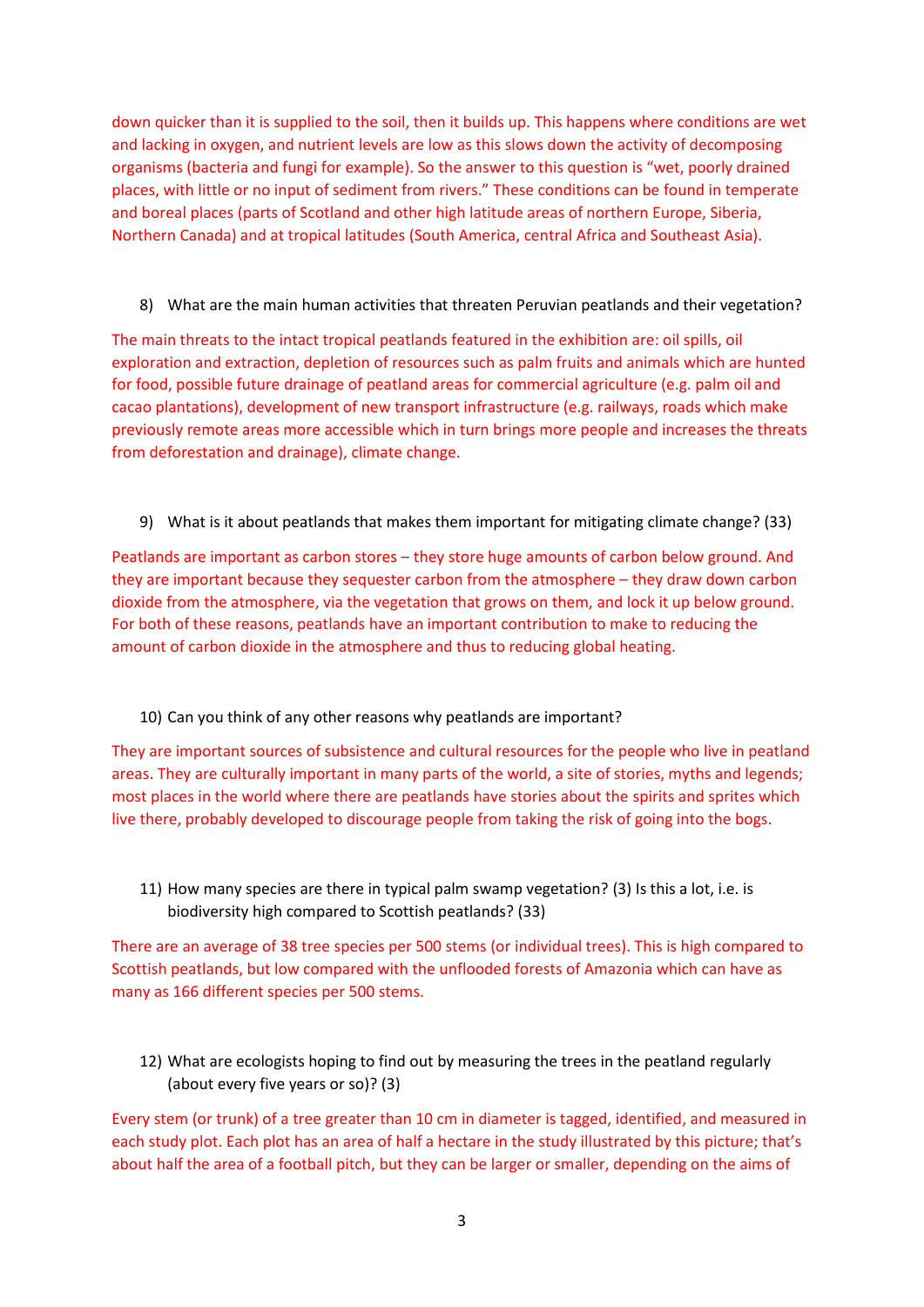the study. Measurements are repeated regularly by ecologists to monitor stem growth (how much and how fast), recruitment (how many and which species of saplings have grown into mature trees) and mortality (how many trees have died and how). These measurements help us to monitor the health of the ecosystem, how much carbon it is taking up from the atmosphere, and whether anything about it is changing (for example, are the tree species staying the same over time or are they being replaced by different ones; this could happen if conditions were getting drier, for example).

13) What else, beside trees, is being monitored in the peatlands and why? (21)

The level of the water table below the surface, and flood height when it rises above the surface, are monitored using water level loggers in dip wells. The decomposition rate of leaf litter is also being measured. The two data sets together tell us how the water table height affects the rate at which leaf litter decomposes. This information is important because it tells us how much organic matter, and therefore carbon, the peatlands are locking up (sequestering) in the peat.

14) Why are animals more difficult to survey than plants? (11)

Animals are more difficult to survey (spot, identify and count) than plants because they move around. They can be scared away by people and keeping quiet while walking on water-logged ground is particularly difficult. These challenges can be overcome by using automatic cameras triggered by movement (we often call these 'camera traps'); they take a photo and/or a video each time an animal passes by, producing a record of each encounter.

15) What kind of plants are most abundant in an open (i.e. non-forested) peatland? (7)

Ferns, grasses, sedges, and other semi-aquatic plants are typical of open peatlands. One example of a species common in this vegetation type is *Montrichardia arborescens*, a member of the Arum lily family.

16) Can you explain why boats and not cars are the most common mode of transport in this part of the Amazon? (13)

There are no roads! Villages are situated along rivers and streams.

17) What can we learn from studying peat cores (samples of peat taken from below the surface)? (15)

Peat cores can be used to reconstruct the long-term ecological history of the peatlands. Fossil pollen, produced by plants growing locally when the sediments and peat formed, is well preserved in the low-oxygen, acidic peatland conditions. Pollen records extracted from cores like the one pictured, typically document the change in environment from river, to lake, to open peatland, and finally to palm swamp, over the course of centuries to millennia.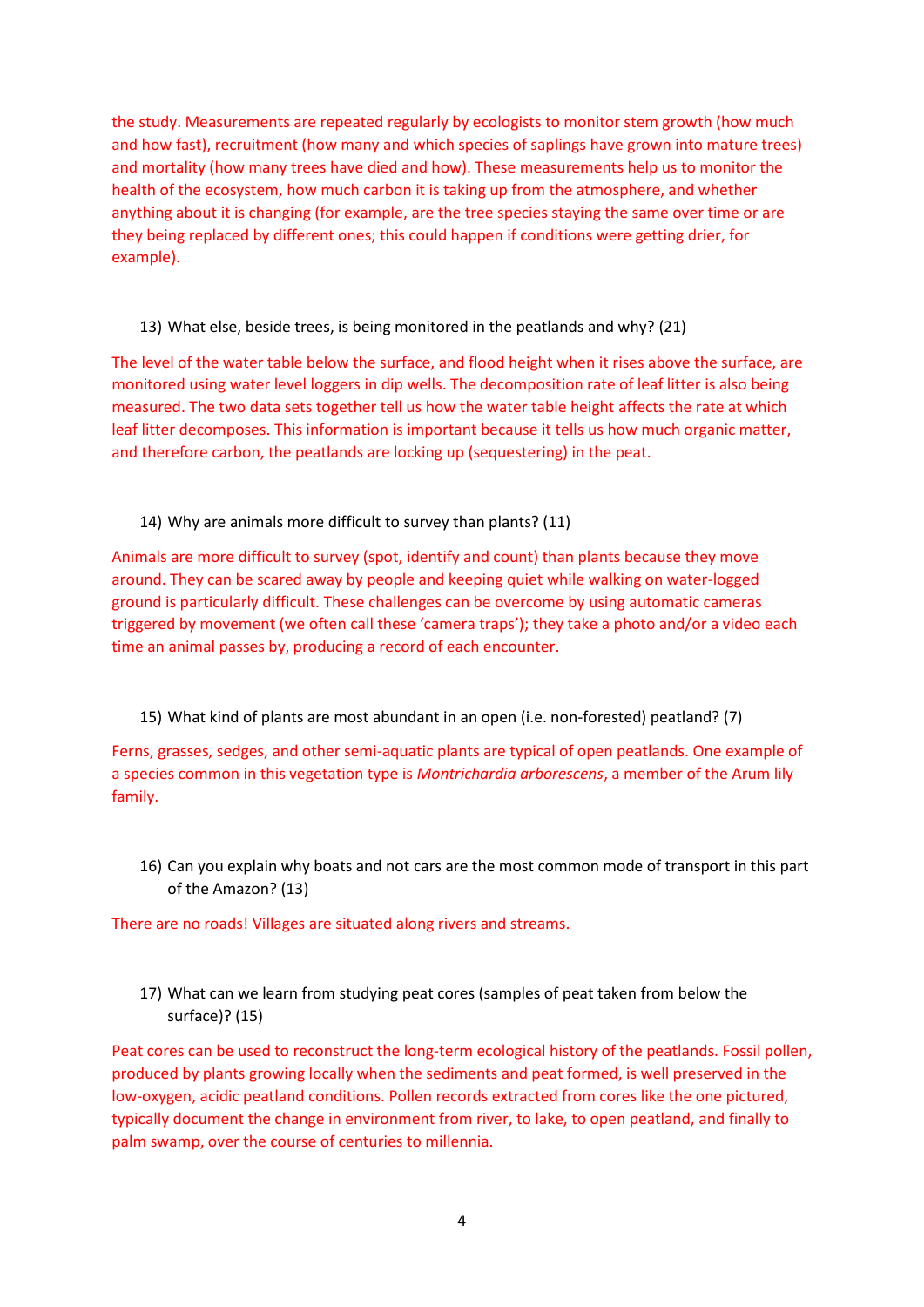For example, fossil pollen extracted from a core from the open peatland at Veinte de Enero, shows that the vegetation there has been predominantly herbaceous — largely made up of sedges, grasses and ferns — ever since peat started to accumulate around 1,200 years ago. This means that the scattered palms that grow there today must be colonising the open peatland, rather than being the last survivors of a once luxuriant forest.

18) What is the name of the indigenous people shown in the exhibition who live in and around the peatlands of the Pastaza-Marañón Basin in northern Peru? And what does "indigenous" mean? (e.g. 20)

These people are Urarina. They are an indigenous people. Indigenous peoples are also sometimes referred to as first people, aboriginal people, native people, or autochthonous people, depending on the country or context. They are usually culturally distinct ethnic groups who are native to the place where they live. Many places have been colonised and settled by other, non-indigenous ethnic groups over the last decades to centuries. There are four million indigenous people in Peru, belonging to 55 different groups speaking 47 different languages. The Urarina are one of the smaller groups. This website has lots of information about indigenous groups in Peru if you would like to learn more [https://www.iwgia.org/en/peru.html.](https://www.iwgia.org/en/peru.html)

19) Who among the Urarina has the skills and knowledge to make and weave thread? (30)

The *Mauritia flexuosa* or *aguaje* thread is used to make textiles (fabrics) known locally as *ela* or *cachihuango*. These can be used as, for example, floor coverings and sleeping mats. It is the women who have this knowledge and skills, and they pass it on from generation to generation from mother to daughter.

20) How are *aguaje* palm fruits traditionally harvested? How sustainable is this approach and are there any alternatives? (22)

The most common method used for harvesting *aguaje* fruits is by felling the tree.

The problem with this method is that the palm tree does not regrow from the base, so the tree is lost forever. No further fruit harvests can be gathered from that tree in the future. If trees are felled faster than they can be replaced by new trees growing up from seed (and it takes between seven and ten years for a newly sprouting *aguaje* palm to mature and begin fruiting), then the amount of fruit available to harvest decreases over time. We say that the resource is being depleted; it is not sustainable.

The best alternative harvesting method is to climb the trees to harvest the fruit. This is difficult and dangerous as the trees are tall and smooth with no side branches. But it can be made easier with training and a suitable climbing harness. Increasing numbers of communities in the Peruvian Amazon are now starting to use this method, particularly in the national parks where felling the trees is not allowed.

> K. Roucoux 27<sup>th</sup> August 2021 Tropical Wetlands Consortium